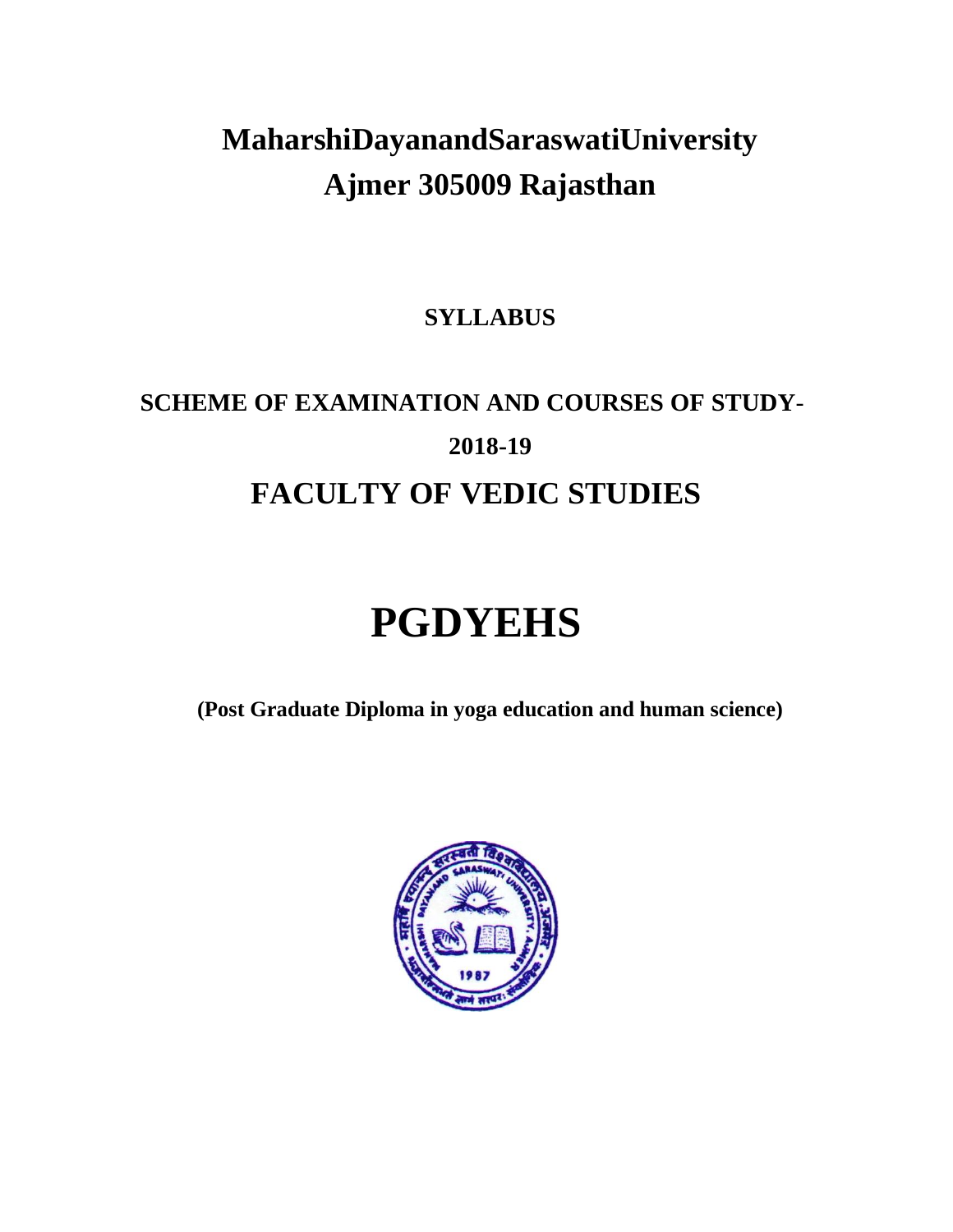#### **0.209G Post graduate Diploma in yoga education and human science**

1. A Candidate who after passing in the Bachelor's Degree in any discipline of the University / any other University recognized by UGC shall be eligible for appearing at the examination for Post graduate Diploma in yoga education and human science (PGDYEHS).

#### **Note: Provision of 0.168-A shall not apply in the case of above candidates.**

- 2. The Examination shall consist of (I) Theory Paper (II) Practical including Project report and Residential Camp and Personality Assessment (III) practical training / Internship in yoga therapy.
- 3. The result of the examination shall be worked out on the basis of minimum 40% of the marks obtained in the theory and practical separately. 40% minimum passing marks are required.

The division of the successful candidates shall be worked out on the basis of the

aggregate marks obtained in the Theory papers, Practical and personality

Assessment and project report / presentation taken together as follows:

| <b>First Division</b>    | $-60\%$ and above                                         |
|--------------------------|-----------------------------------------------------------|
| <b>Second Division</b>   | - 50% and above but less than 60%                         |
| All the rest <i>i.e.</i> | -40% and above but less than 50% will be declared to have |
| passed the examination.  |                                                           |

- 4. A candidate who fails at the examination shall be given only one more chance to clear the same in the same subsequent examination. A candidate who passes in Practical(s) shall be exempted from re-appearing in the same and marks obtained by him in Practical(s) shall be carried forward for working out his result .
- 5. It is mandatory for a candidate to attend a minimum seven / ten days residential camp organized at any reputed Yoga centers or any branch of Swami Vivekanand Yoga Anusandhana Samsthana Bangalore during the course. In case on account of genuine reason one fails to attend the camp, his/her result will be withheld. However, he / she will be given one more chance to attend the camp with subsequent batch of the course concerned.
- 6. A candidate who fails to take Yoga classes for general public as part of Practical experience on the scheduled date, his/her result will be withheld. However, his/her result will be declared if he/ she takes such classes and get evaluated by the Yoga teacher before the next session (Its a part of Karma Yoga and social service).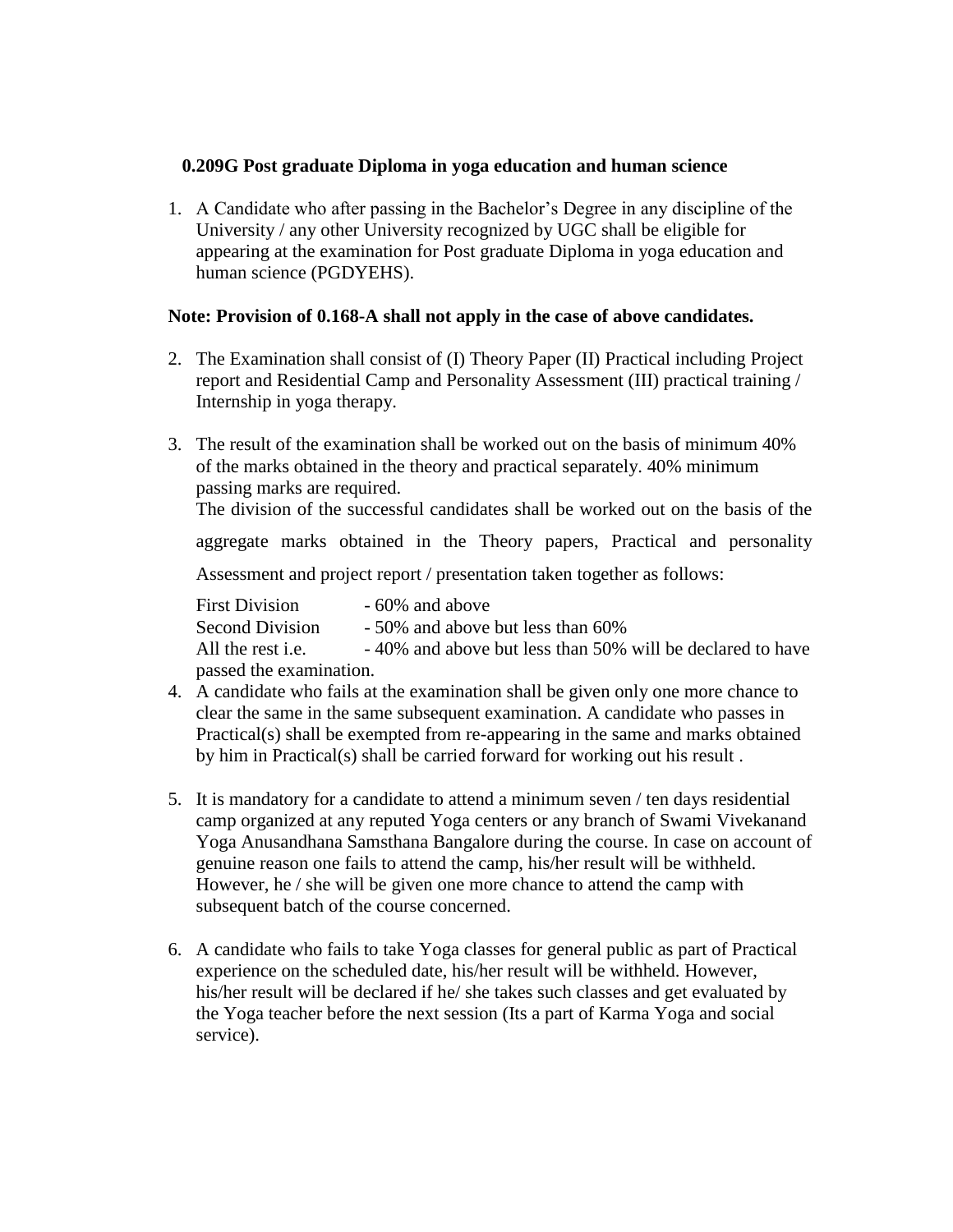7. It is mandatory to complete a 45 days practical training/ Internship in Yoga Therapy at Yoga Sadhana Ashram, Jaipur / Govt. Yogic treatment-cum-research center, Jaipur/ or any branch of swami vivekaanand Yoga Anusandhana Samsthana, Bangalore e.g. Sah-YogAnubhuti, New Delhi any reputed govt/ Yoga institute or in the university itself.

#### **Note:- It is necessary to completed before the practical exam paper No. VI**

- 8. 80% attendance is compulsory for examination.
- 9. Common Uniform for Practical classes.

#### **Note:- Provision of 0.168-A shall not apply in the case of above candidates**.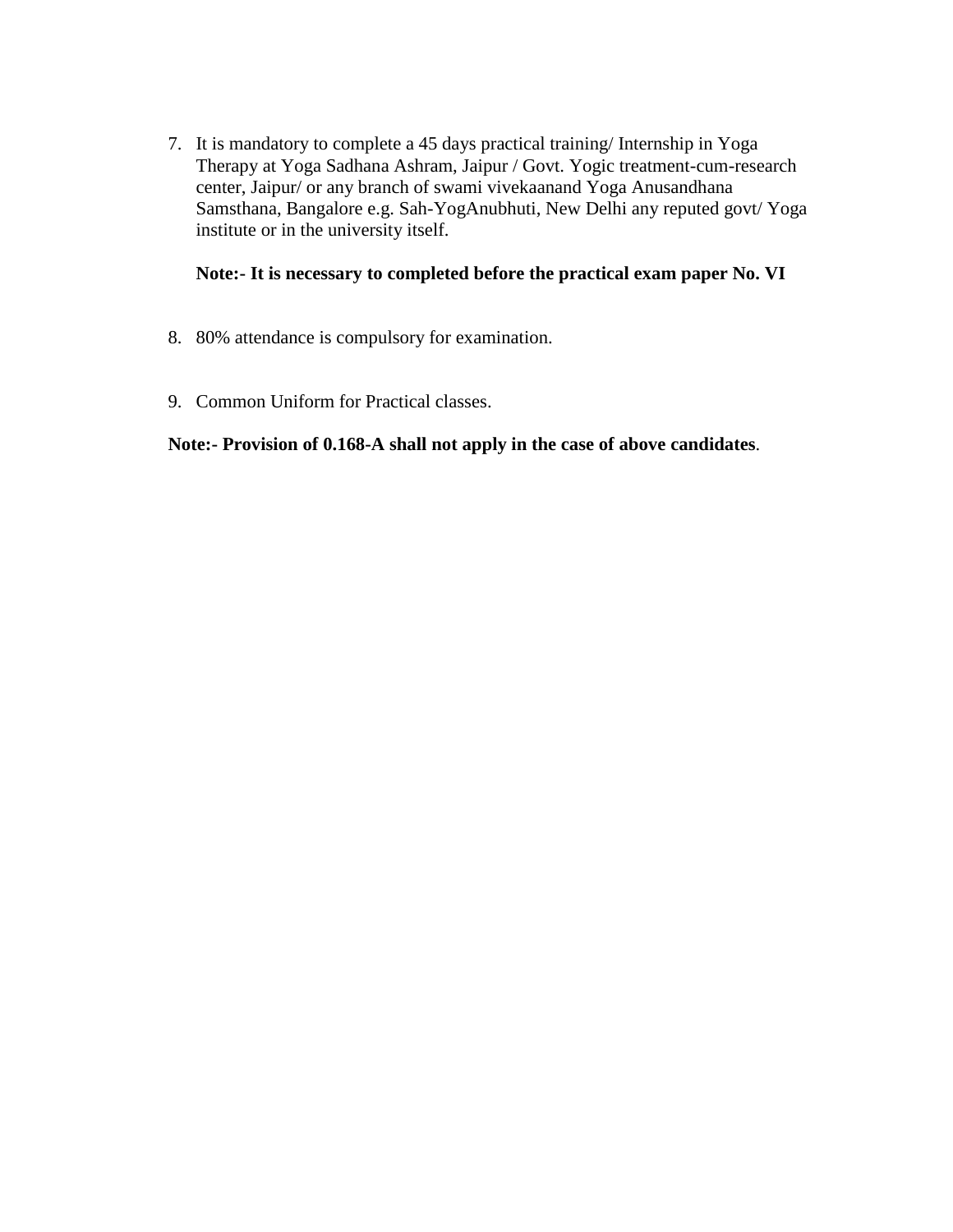#### **PGDYEHS (Post graduate Diploma in yoga education and human science)**

The admission to PGDYEHS will be on merit basis, minimum requirement is Graduation from any recognized University.

The Examination shall consist have (1) Theory papers (2) Practical (3) Project report and Residential camp (4) Personality assessment.

The Result of the Examination shall be worked out on the basis of minimum 40% of marks obtained in theory and practical separately.

| Paper                | <b>Name</b>                                 | <b>Maximum</b> | <b>Minimum</b> |
|----------------------|---------------------------------------------|----------------|----------------|
| No.                  |                                             | <b>Marks</b>   | <b>Marks</b>   |
| $\mathbf I$<br>(Th)  | Foundation of Yoga & its Application.       | 100            | 40             |
| $\mathbf{I}$<br>(Th) | Concept of Health, According Yoga,          | 100            | 40             |
|                      | Naturopathy and Ayurveda.                   |                |                |
| $III$ (Th)           | Anatomy and Physiology.                     | 100            | 40             |
| IV<br>(Th)           | Yoga therapy for common Ailments            | 100            | 40             |
| $\bf{V}$<br>(Th)     | Sanskrita and Bhagvad Gita                  | 100            | 40             |
| VI<br>(Th)           | Yoga therapy Through Patanjali Yoga         | 100            | 40             |
|                      | Sutra, Vasistha& Hatha Yoga.                |                |                |
|                      | <b>Practical</b>                            |                |                |
| I<br><b>Paper</b>    | Surya Namasker, Kriyas,                     | 100            | 40             |
|                      | SukshmaVyayama, Asana                       |                |                |
| II Paper             | Pranayama, Bandha & Mudras,                 | 100            | 40             |
|                      | Omakar Meditation, IRT+QRT+DRT              |                |                |
| <b>III Paper</b>     | Chanting, Yoga game, Emotions               | 100            | 40             |
|                      | culture through Music, Patriotic,           |                |                |
|                      | Service related songs and / Karma           |                |                |
|                      | Yoga Modules presentation.                  |                |                |
| <b>IV</b> Paper      | Advance Asana & advance Kriyas. Cyclic      | 100            | 40             |
|                      | meditation, Report Writing + Presentation.  |                |                |
| Paper<br>V           | <b>IAYT</b> for common                      | 100            | 40             |
|                      | ailments.PersonalityAssessment.Practical    |                |                |
|                      | training in Hospital. (Practical Experience |                |                |
|                      | and Residential camp.)                      |                |                |
| <b>VI</b> Paper      | (i) Clinical Project works (Case study &    | 100            | 40             |
|                      | Parameters)(Min. 8 to 10 Cases)             |                |                |
|                      | Presentaion, 45 Days Practical Training/    |                |                |
|                      | Internship                                  |                |                |

 \*The successful candidates shall be placed in different divisions on the basis of aggregate marks obtained by them as follows :

I Division : 60% and above

II Division : 50% to 60%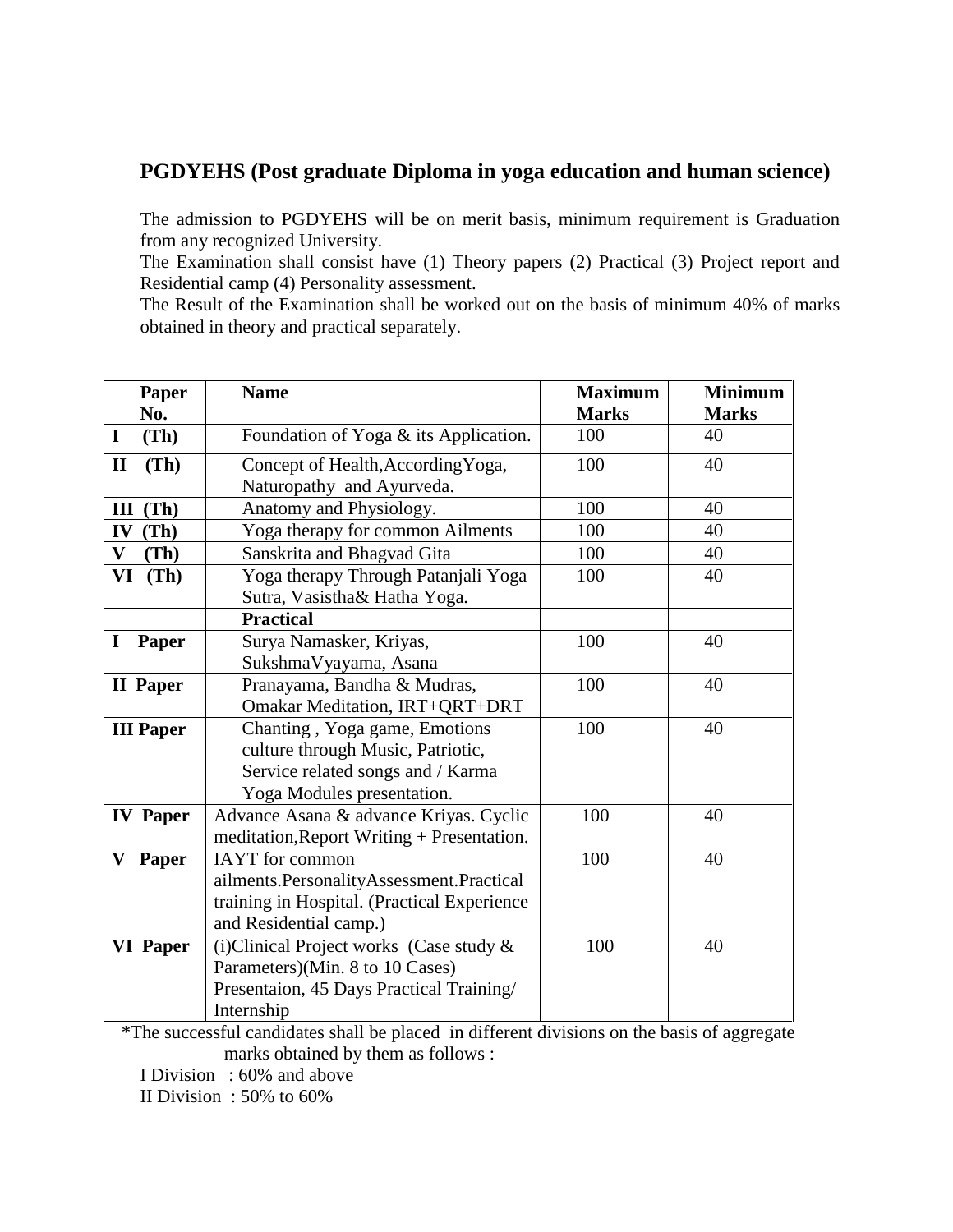### **PGDYEHS (Post graduate Diploma in yoga education and human science)**

#### **TH. - I FOUNDATION OF YOGA & ITS APPLICATION.**

- Unit –I Yoga the need of the hour, concept of Yoga, definitions of Yoga.
- Unit –II Basis of Yoga, The four main streams of Yoga, Jnana(Gyana), Bhakti Raja, and Karma Yoga, brief glimpse into each of these streams.
- Unit III Yoga in education, Stress & Yoga, Yoga and Personality.
- Unit –IV Yoga for emotion culture, the science of happiness, the basis of Yoga.
- Unit –V Yoga for unity in Diversity, Yoga the individual and the society.

#### **TH - II CONCEPT OF HEALTH, ACCORDING YOGA NATUROPATHY &AYURVEDA.**

- Unit I Concept of Health, Health as general understood, defined by WHO, Positive Health.
- Unit II Health according to Ayurveda, Dincharyo, Rituchary and Tri-dosha.
- Unit III Health and disease, Illness according to Yoga, Ayurveda, Naturopathy.
- Unit IV Panca kosa, the operation, Annamaya kosa, Pranayama kosa, Manomaya kosa, Vijnanamaya kosa &Anandamaya kosa.
- Unit  $-V$  Naturopathy antiquity; basic principles and tools of naturopathy.

#### **TH .- III ANATOMY AND PHYSIOLOGY**

- Unit –I Introduction (what is cell, tissue, organ system and overview of all system), Nervous system.
- Unit –II Endocrine system, Musculo-skeletal system, Blood and lymph system.
- Unit –IIII Nutrition- nutrition requirements, Balance diet, Digestive system.
- Unit –IV Cardio-Vascular system, Respiratory system. Immune system.
- Unit –V Excretory system, Reproductive system, special senses.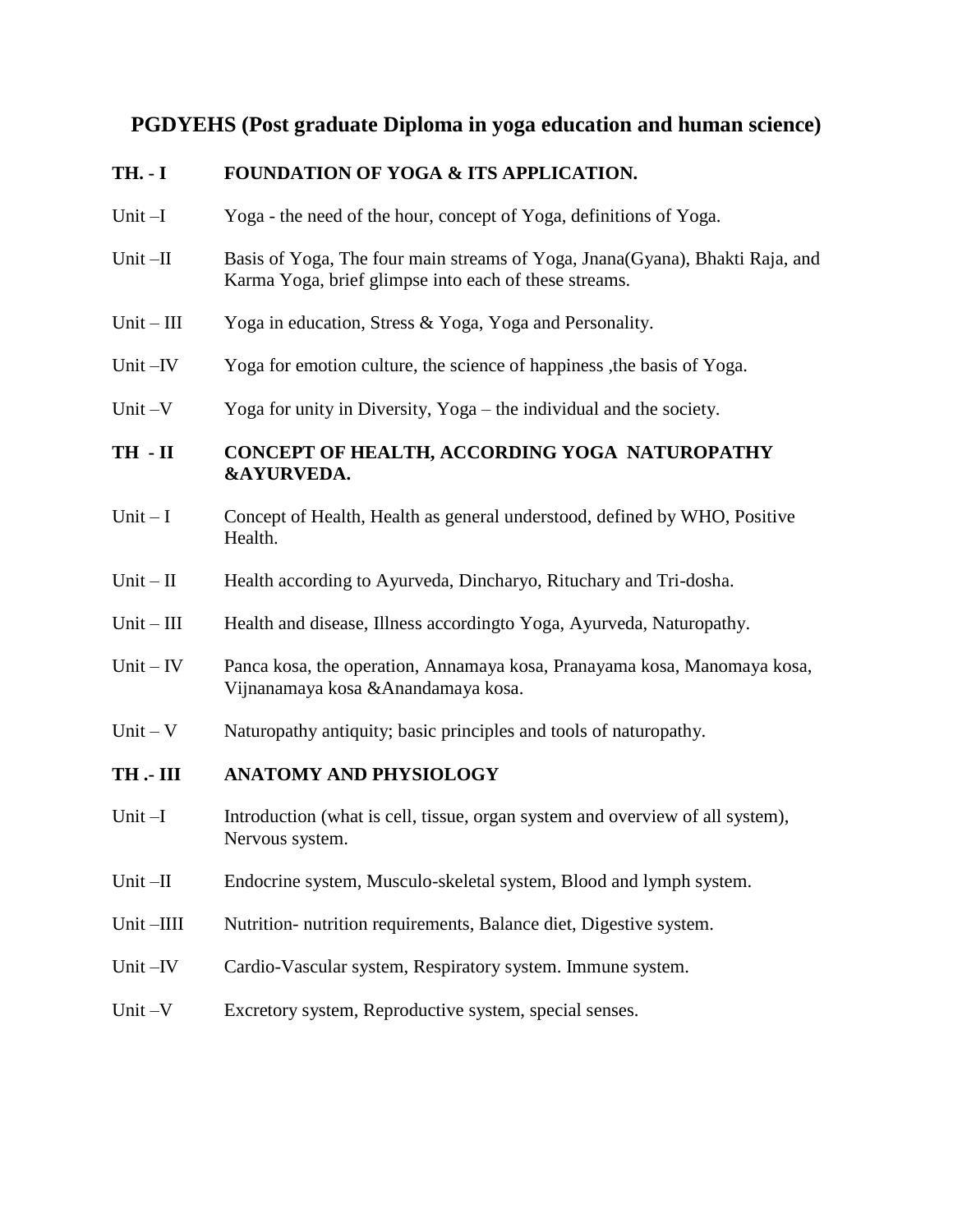#### **TH - IV YOGA THERAPY FOR COMMON AILMENTS.**

- \* Definition, Classifacation, Type, Sign, Symptom, Causes & Yogic management \*
- Unit –I Respiratory Bronchial asthma, Nasal allergy, Endocrine Diabetes mellitus, Obesity.
- Unit –II Cardio-Vascular-Hypertension, Ischaemic heart disease. Degestive-Acid peptic pain, Irritable bowel syndrome, GID.
- Unit –III Chronic pain Arthritis, Low back pain, Migraine, Tension, Headache, Cancer.
- Unit –IV Reproductive Menstrual disorders, Infertility, Menopause, Pregnancy, Eye problems-Error of Refraction, Glaucoma.
- Unit –V Psychiatry & Neurology Anxiety and Depressive Neurosis, Psychosis, Epilepsy, Mental Retardation.

#### **TH - V SANSKRIT AND BHAGVAD GITA.**

- Unit I Provides students with basic elementary and practical knowledge of sanskrit, alphabet and phonetics(Sanskrit Vrna, Dhuni, Sabdh, Padh, Vakhya, Sangya, Sarvnam, Vishesan, Upsarg, Purush- Vachan, AdhikeBhed&PrabhedkaSamanyaGyan).
- Unit II Grammar and syntax, formation and understanding of simple sentences (Dhatu, Sabdh Rup, PratyaGyana, KarakPrakaran, SandhiPrakaran, SamasPrakaranKaSamanyaGyan).

Unit – III Bhagvad Gita, The historical scenario, Importance and spiritual aspects. The key conflict of duty versus ethics of Arjuna.

- Unit IV Conflict resolution, technique GyanaDhyana.
- Unit V Bhakti and Karma Yoga stream. (A Glimpse into eighteen chapters of Gita) (III  $\&$ IV Units Ref.Chapter - 2, 3, \* 1.45, 4.36, 4.34, 2.20, 6.25, 6.14, 6.34, 6.35, 6.32, 6.21, 6.28, 8.10, 6.28, 6.45, 5.21, 7.16, 16.13, 16.4, 16.5, 10.40, 10.41, 12.8, 11.3, 11.8, 11.9, 11.7, 11.45, 11.52, 18.54, 18.66, 8.5, 18.16, 12.7, 3.1, 3.4, 3.6, 3.7, 18.25, 18.24, 8.23, 2.47, 4.16, 4.17, 2.48, 2.50, 4.18, 4.20, 3.19, 2.51, 2.70, 6.4, 6.6, 6.11, 4.31, 6.17, 6.12, 6.13, 6.25, 6.14, 6.34, 6.35, 6.32, 6.31, 6.28, 8.10, 6.28,  $6.45, 5.21$  \* )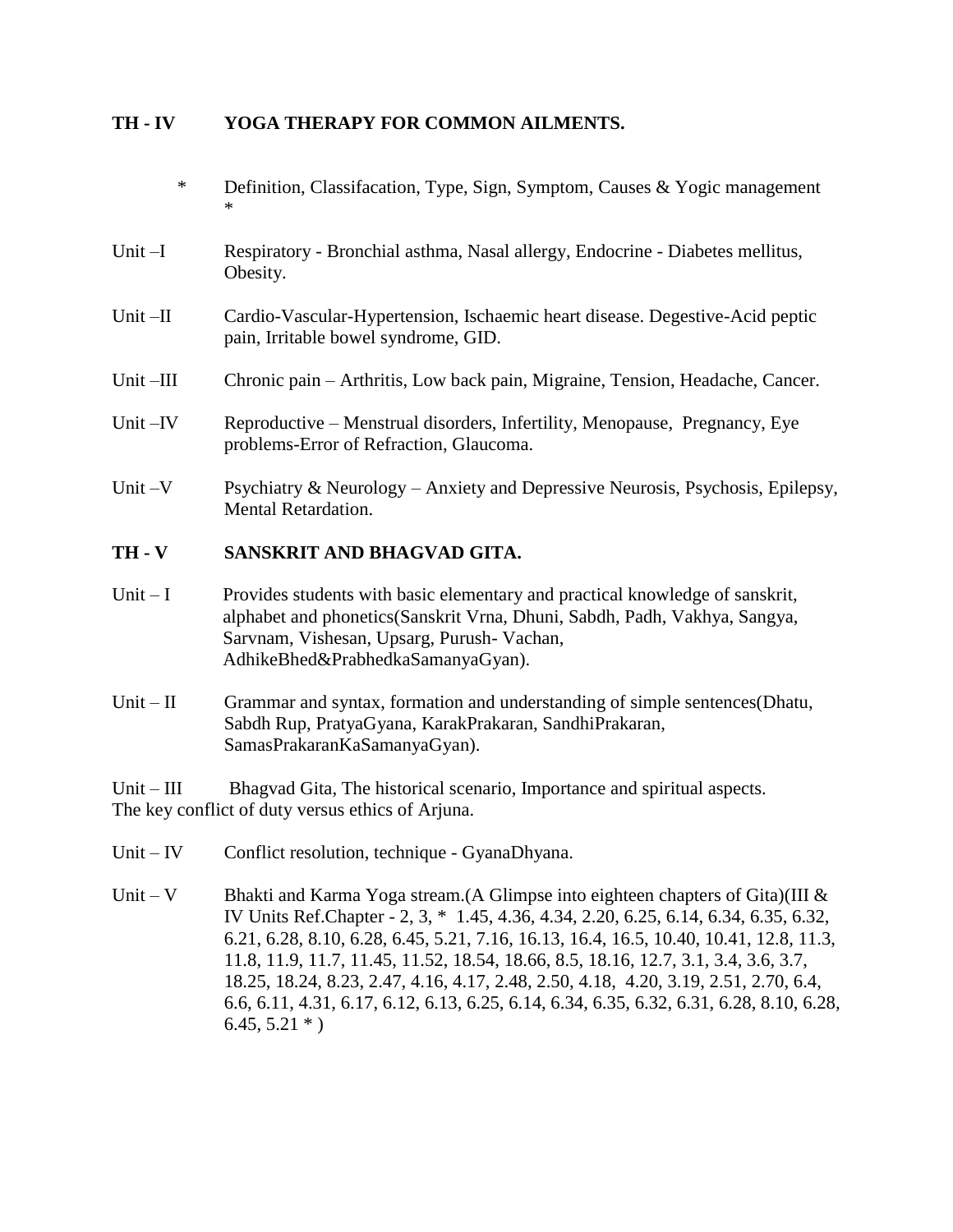#### **TH - VI YOGA THERAPY THROUGH PATANJALI YOGA SUTRA, VASISTHA AND HATHA YOGA.**.

| Unit $-I$   | Concept of Chitta and its modification.                                            |  |
|-------------|------------------------------------------------------------------------------------|--|
| Unit $-II$  | Descriptions of various types of mental afflictions leading to different diseases. |  |
| Unit $-III$ | Illness according to Yoga science, Remedial measures prescribed there in IAYT (    |  |
|             | Integrated Approach of Yoga therapy). The role of different Asanas, Pranayama,     |  |
|             | Mudras, Bandha and Kriyas                                                          |  |
| Unit $-IV$  | Concept of Adhi and Vgadhi as found in Yoga Vasistha, The manner of                |  |
|             | destruction of mind.                                                               |  |
| Unit $-V$   | Portrayed in different texts of Hatha Yoga for dealing with different<br>diseases  |  |
|             | Hath Yoga Pradipika, GharandShmita)                                                |  |

#### **BOOKS FOR REFERENCE :**

.

- 1. Yoga: Its basis and applications. Dr.H.R.Nagendra, SVYP, Banglore.
- 2. Essence of Yoga- Swami Sivananda, The Divine life Society.
- 3. Light of Yoga- B.K.S Iyengar, Pub: Harper Collins India Pvt Ltd.
- 4. Yoga Sadhana(Hindi&English),Swami Anandananda,YogSadhna Ashram, Bapu Nagar, Jaipur(Raj.)
- 5. YogSikhsha(Hindi) Swami Satyanand Saraswati, Yog publication Trust, Mungare, Bihar.
- 6. Health&Yogasana-SwamiAnandananda, YogSadhna Ashram, Bapu Nagar, Jaipur(Raj.)
- 7. Yoga-Vivekananda Kendra Prakashna,Madras.
- 8. Pranayama-KalaAurVigyan(Hindi), Dr.H.R.Nagendra, SVYP, Banglore.
- 9. A Glimpse of Human Body-Dr. Shirley Telles.
- 10. Yoga for CommanAlliments- Dr.H.R.Nagendra, R.Nagrathan& Robin Monoro, SVYP, Banglore.
- 11. New Perspective in Stress Management- Dr.H.R.Nagendra, SVYP, Banglore.
- 12. Yoga Way to Cure Disease, Swami Sivananda Saraswati.
- 13. YogDarshana(Hindi)-Geeta Press ,Gorakhpur.
- 14. YogaicChikatsa(Hindi)Swami Kuva.
- 15. Yogdipika(Hindi), B.K.S Iyengar, Orient Longman PvtLtd,New Delhi.
- 16. BhagwatGeeta,Narada Bhakti Sutra,DshoUpnishad,(Hindi)Geeta Press, Gorakhpur.
- 17. PatanjaliYogsutra(Hindi),Yoga publication Trust, Mungare, Bihar.
- 18. Basic Book Sanskrit Bharati

\*For other References: Refer to SVYP, Banglore-560 018.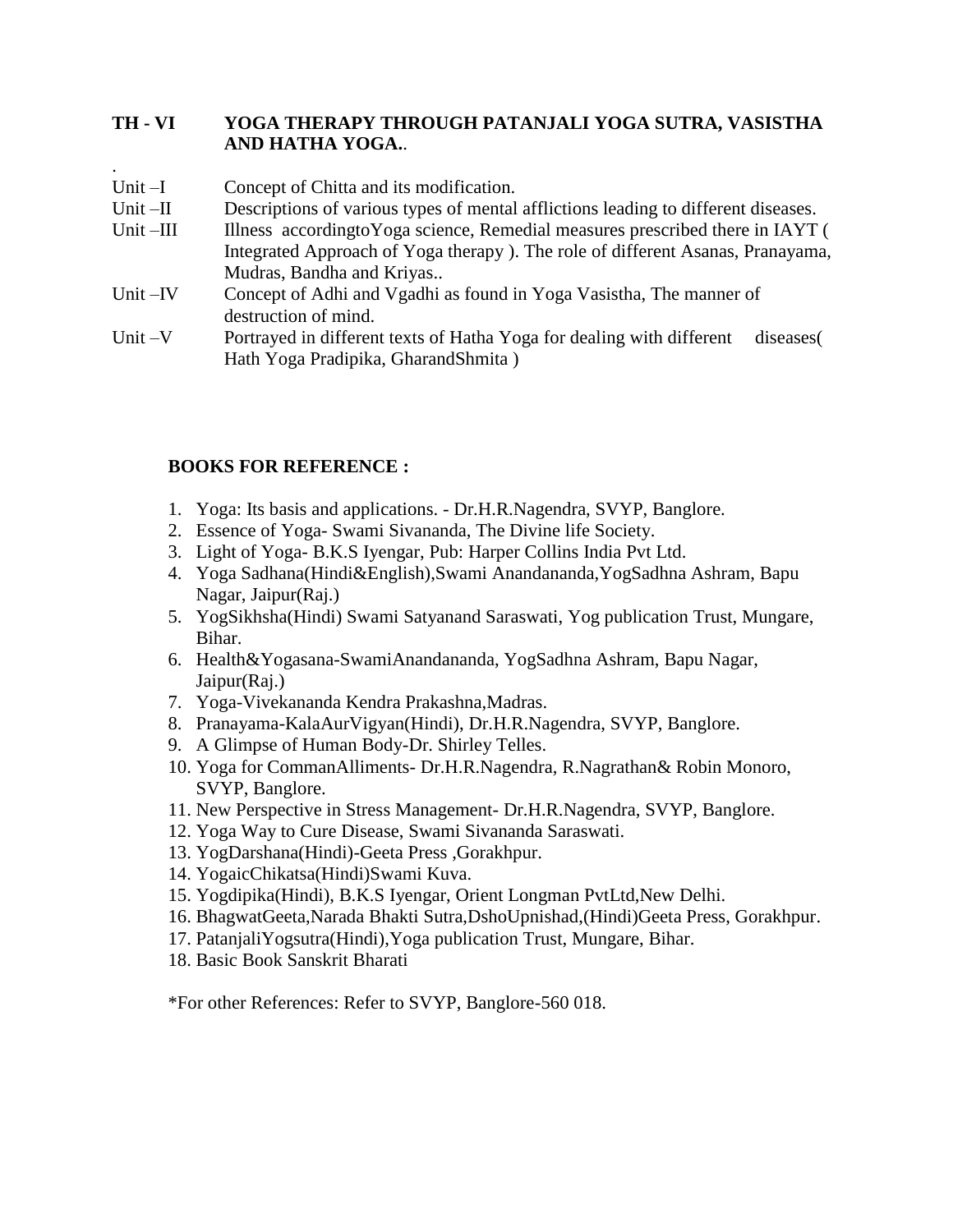### **PGDYEHS**

| 100 Marks                                           | <b>PRACTICAL</b>                                        | Min.<br>Pass Marks(40) |
|-----------------------------------------------------|---------------------------------------------------------|------------------------|
| 1 Paper                                             |                                                         |                        |
| 1. Surya Namaskar                                   |                                                         | 25                     |
| 2. Kriyas (Shatkarma)                               |                                                         | 25                     |
| 3. SukshmaVyayama                                   | 25                                                      |                        |
| 4. Asana. (Basic set)                               |                                                         | 25                     |
| II Paper                                            | 100 Marks                                               |                        |
| 1. Pranayama                                        |                                                         | 25                     |
| 2. Bandhas & Mudras                                 |                                                         | 25                     |
| 3. Omker Meditation                                 |                                                         | 25                     |
| 4. $IRT+QRT + DRT$                                  | 25                                                      |                        |
| <b>III</b> Paper                                    | 100 Marks                                               |                        |
| Chanting<br>1.                                      |                                                         | 25                     |
| 2. Yoga game                                        |                                                         | 25                     |
| 3. Emotions culture through Music                   | 25                                                      |                        |
| Patriotic, Service,- related songs                  |                                                         | 25                     |
| 4. Karma Yoga Modules Presentation                  |                                                         |                        |
| <b>IV</b> Paper                                     | 100 Marks                                               |                        |
| 1. Advance Asana, & advance Kriyas                  |                                                         | 25                     |
| 2. Cyclic meditation                                |                                                         | 25                     |
| 3. Report Writing                                   | 25                                                      |                        |
| 4. Report Presentation                              |                                                         | 25                     |
| V Paper                                             | 100 Marks                                               |                        |
| 1. IAYT for common ailments.                        |                                                         | 25                     |
| 2. Personality Assessment                           |                                                         | 50                     |
| 3. Practical training in Hospital.                  |                                                         | 25                     |
|                                                     | *Practical Experience and Residential camp 8 - 10 Days* |                        |
| <b>VI</b> Paper                                     | 100 Marks                                               |                        |
| 1. Clinical project works (Case study & Parameters) | (Min. 8 to 10 Cases)                                    | 50                     |
| 2. Presentation                                     |                                                         | 25                     |
| 3. 45 Days Practical Training/Internship            | 25                                                      |                        |
| Note :- Enclosed Practical Details Appendix - 1     |                                                         |                        |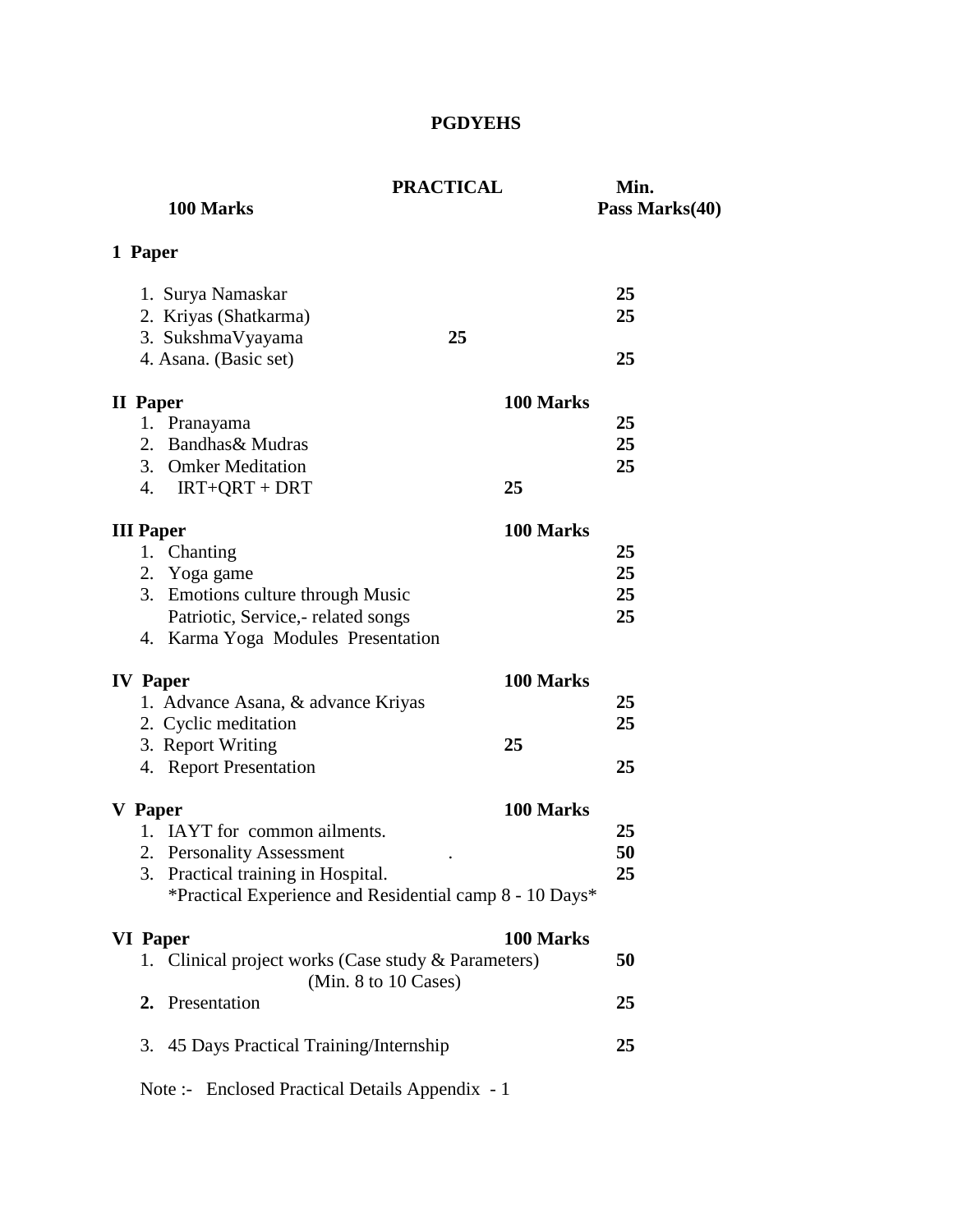#### **Appendix - 1**

## **ADVANCE ASANA**

- 01. Kroncaasana
- 02. Virbhadrasana
- 03. SetubandhaSarvangasana
- 04. Karnapidasana
- 05. Kurmasana
- 06. PurnaDhanurasana
	- 07. Sirsasana
	- 08. EkaPadaRajkapotasana
	- 09. EkaPadaSirasana
	- 10. Navasana
	- 11. Mayurasana
	- 12. PurnaUstrasana
	- 13. Bakasana
	- 14. EkaPadaPadahas
	- 15. JanuSirasana
	- 16. Hanumanasana
	- 17. Chakrasana
	- 18. EkaPadaSetu Bandha Sarvangasana
	- 19. Yoga Nidra
	- 20. Simhasana
	- 21. Vrikchikasana
	- 22. PurnaUstrasana
- 23. Natarajanasana
	- 24. PurnaSalabhasana